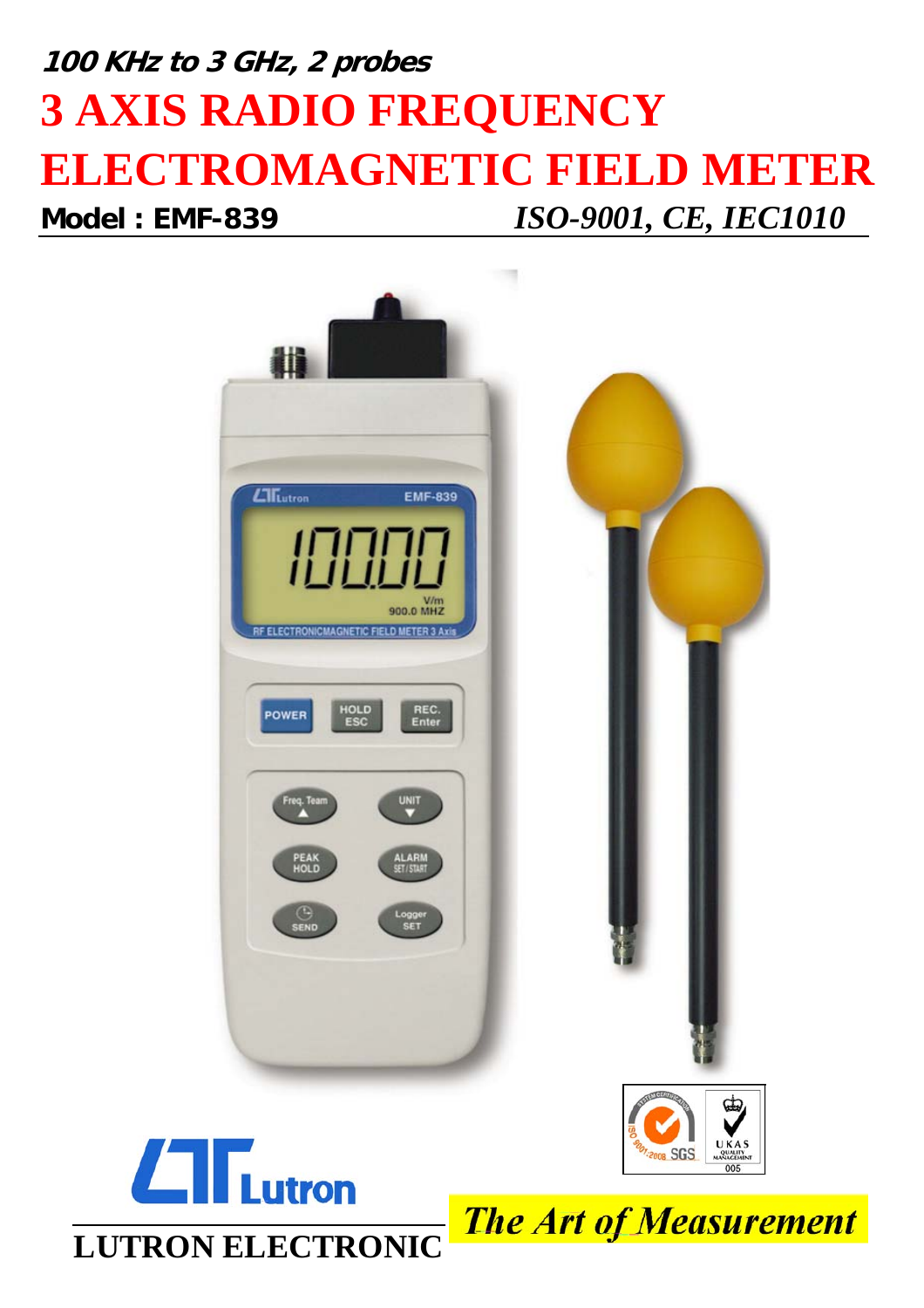#### **100 KHz to 3 GHz Radio Frequency Radiation Meters Electromagnetic Field strength measurement**

### **3 AXIS RF ELECTROMAGNETIC FIELD METER**

**Model : EMF-839**

| FEAIURES                                                 |                     | GENERAL SPECIFICATIONS                  |  |  |  |
|----------------------------------------------------------|---------------------|-----------------------------------------|--|--|--|
| 3 Axis probe.                                            | Circuit             | Custom one-chip of microprocessor LSI   |  |  |  |
| Wide measuring frequency ranges, 100 KHz to 3 GHz.       |                     | circuit.                                |  |  |  |
| Radio frequency electromagnetic field tester.            | Display             | $LCD size: 58 mm \times 34 mm.$         |  |  |  |
| EMF-839 is used for broadband devices of monitoring      | Measurement         | V/m, mW/cm^2, W/m^2.                    |  |  |  |
| the wide range radio frequency electromagnetic field     | Unit                |                                         |  |  |  |
| value.                                                   | Accuracy            | $< 2$ dB.                               |  |  |  |
| For precision measurement consideration, the meter       | Probe structure     | 3 Axis.                                 |  |  |  |
| are included two probes :                                | Probe Type          | EP-03H: 100 MHz to 3 GHz.               |  |  |  |
| EP-04L (Low frequency Probe, 100 KHz to 100 MHz)         | Selection           | EP-04L: 100 kHz to 100 MHz.             |  |  |  |
| EP-03H (High frequency Probe, 100 MHz to 3 GHz)          | Probe Input         | <b>50 OHM</b>                           |  |  |  |
| Unit: $V/m$ , $W/m^2$ , mW/cm <sup>2</sup> .             | Impedance           |                                         |  |  |  |
| Alarm setting function can warn the user if the          | Frequency           | EP-03H: 900 MHz, 1 GHz, 1.8 GHz,        |  |  |  |
| measuring antenna is too near the strong radiation       | Selection           | 2.4 GHz, 2.45 GHz, 3 GHz.               |  |  |  |
| sources, the buzzer will sound to remind the user.       | <b>Points</b>       | EP-04L: 100kHz, 200kHz, 500kHz, 1MHz,   |  |  |  |
| Peak hold function to latch peak value.                  |                     | 10MHz, 13.56MHz, 100MHz.                |  |  |  |
| Data hold function to lock the current reading.          | Sensor              | Semiconductor                           |  |  |  |
| RS232 computer interface.                                | Structure           |                                         |  |  |  |
| Real time data logger, build in clock ( hour-MIN-sec.,   | Sampling Time       | Manual<br>Press the data logger button  |  |  |  |
| vear-month-date)                                         | of Data Logger      | once will save data one time.           |  |  |  |
| Auto or manual data record, 16,000 Data logger no.       |                     | * Set the sampling time to              |  |  |  |
| Wide sampling time adjustment range from one second      |                     | $O$ second                              |  |  |  |
| to 8 hours 59 minutes 59 seconds.                        |                     | 1 sec to 8 hour 59 min. 59 sec.<br>Auto |  |  |  |
| Compact metallic carry case.                             | Data Hold           | Freeze the display reading.             |  |  |  |
| Large size LCD with contrast adjustment, which can fit   | <b>REC Function</b> | Record Maximum & Minimum value.         |  |  |  |
| best viewing angle.                                      | Power off           | Auto shut off saves battery life or     |  |  |  |
| Microcomputer circuit provides special function & offers |                     | manual off by push button.              |  |  |  |
| high accuracy.                                           |                     | * Can default auto power off or manual  |  |  |  |
| Powered by 006P DC 9V battery or DC 9V adapter.          |                     | power off.                              |  |  |  |
|                                                          |                     | * When default auto power off,          |  |  |  |

#### **APPLICATIONS**

#### **SAFETY INSTRUCTIONS**

#### **Danger**

- For worker's safety, be aware that persons with
- electromagnetic implant ( e.g. cardiac-pacemarker ) are subject to especial danger in some case. Particular to observe the local safety regulations of the
- operator of the equipment.
- Before using the device, it need to know that how to setting " alarm-limit " value.

#### **Attention**

- Claims by some scientists that long term exposure to electromagnetic field may be the cause of childhood leukemia & other forms of cancer.
- Complete answers to any of these and related questions are not currently available. At the present time the most common practice is to avoid excess
- exposure over long period of time. Complete answers to any of these and related
- " Prudent Avoidance " as stated by the Environmental Protection Agency(EPA) USA is recommended.
- According to ICNIRP of reference levels to time-varying electromagnetic fields, The E-field strength levels are:

#### **General public**

| <b>Frequency range</b> | e-field strenath (V/m) | ELECTRICAL SPECIFICATIONS (23 $\pm$ 5 °C)        |                       |            |                                              |       |
|------------------------|------------------------|--------------------------------------------------|-----------------------|------------|----------------------------------------------|-------|
| 3 to 150 kHz           | 87                     | <b>Strength Range</b>                            | <b>Resolution</b>     |            | <b>Effective Value</b>                       |       |
| 0.15 to 1 MHz          | 87                     | $0 - 200.00$ V/m                                 | $0.01$ V/m            |            | $> 1$ V/m                                    |       |
| 1 to 10 MHz            | $87/f^{\wedge}1/2$     | $0 - 99.999$ W/m <sup><math>\wedge</math>2</sup> | $0.001 W/m \text{^2}$ |            | $> 0.03$ W/m <sup><math>\wedge</math>2</sup> |       |
| 10 to 400 MHz          | 28                     | $0 - 9.9999$ mW/cm^2                             | 0.0001 mW/cm^2        |            | $> 0.0003$ mW/cr                             |       |
| 400 to 2000 MHz        | $1.375 \times f^{4}/2$ |                                                  |                       |            |                                              |       |
| 2 to 300 GHz           | 61                     | <b>Frequency range</b>                           | Accuracv              | Cal. level |                                              | Probe |
|                        |                        |                                                  |                       |            |                                              |       |

| Occupational    |                           |  | *50 MHz to |
|-----------------|---------------------------|--|------------|
| Frequency range | e-field strength (V/m)    |  | Remark:    |
| 65 to 1000 kHz  | 610                       |  | * EP-04    |
| 1 to 10 MHz     | 610/f                     |  | only.      |
| 10 to 400 MHz   | 61                        |  | readir     |
| 400 to 2000 MHz | $3 \times f^{\wedge} 1/2$ |  | * EP-03    |
| 2 to 300 GHz    | 137                       |  | only.      |
|                 |                           |  | GHz.       |

#### **GENERAL SPECIFICATIONS**

| <u>3 Axis probe.</u>                                      | Circuit             | Custom one-chip of microprocessor LSI      |  |  |
|-----------------------------------------------------------|---------------------|--------------------------------------------|--|--|
| Wide measuring frequency ranges, 100 KHz to 3 GHz.        |                     | circuit.                                   |  |  |
| Radio frequency electromagnetic field tester.             | Display             | LCD size: 58 mm x 34 mm.                   |  |  |
| EMF-839 is used for broadband devices of monitoring       | Measurement         | V/m, mW/cm^2, W/m^2.                       |  |  |
| the wide range radio frequency electromagnetic field      | Unit                |                                            |  |  |
| value.                                                    | Accuracy            | < 2 dB.                                    |  |  |
| For precision measurement consideration, the meter        | Probe structure     | 3 Axis.                                    |  |  |
| are included two probes:                                  | Probe Type          | EP-03H: 100 MHz to 3 GHz.                  |  |  |
| EP-04L (Low frequency Probe, 100 KHz to 100 MHz)          | Selection           | EP-04L: 100 kHz to 100 MHz.                |  |  |
| EP-03H (High frequency Probe, 100 MHz to 3 GHz)           | Probe Input         | 50 OHM                                     |  |  |
| Unit: V/m, W/m^2, mW/cm^2.                                | Impedance           |                                            |  |  |
| Alarm setting function can warn the user if the           | Frequency           | EP-03H: 900 MHz, 1 GHz, 1.8 GHz,           |  |  |
| measuring antenna is too near the strong radiation        | Selection           | 2.4 GHz, 2.45 GHz, 3 GHz.                  |  |  |
| sources, the buzzer will sound to remind the user.        | Points              | EP-04L: 100kHz, 200kHz, 500kHz, 1MHz,      |  |  |
| Peak hold function to latch peak value.                   |                     | 10MHz, 13.56MHz, 100MHz.                   |  |  |
| Data hold function to lock the current reading.           | Sensor              | Semiconductor                              |  |  |
| RS232 computer interface.                                 | Structure           |                                            |  |  |
| Real time data logger, build in clock (hour-MIN-sec.,     | Sampling Time       | Manual<br>Press the data logger button     |  |  |
| year-month-date).                                         | of Data Logger      | once will save data one time.              |  |  |
| Auto or manual data record, 16,000 Data logger no.        |                     | * Set the sampling time to                 |  |  |
| Wide sampling time adjustment range from one second       |                     | 0 second                                   |  |  |
| to 8 hours 59 minutes 59 seconds.                         |                     | 1 sec to 8 hour 59 min. 59 sec.<br>Auto    |  |  |
| Compact metallic carry case.                              | Data Hold           | Freeze the display reading.                |  |  |
| Large size LCD with contrast adjustment, which can fit    | <b>REC Function</b> | Record Maximum & Minimum value.            |  |  |
| best viewing angle.                                       | Power off           | Auto shut off saves battery life or        |  |  |
| Microcomputer circuit provides special function & offers  |                     | manual off by push button.                 |  |  |
| high accuracy.                                            |                     | * Can default auto power off or manual     |  |  |
| Powered by 006P DC 9V battery or DC 9V adapter.           |                     | power off.                                 |  |  |
|                                                           |                     | * When default auto power off,             |  |  |
| <b>PPLICATIONS</b>                                        |                     | power will off automatically after         |  |  |
| is meter is specially developed for measuring or          |                     | 10 min. if no button be pressed.           |  |  |
| onitoring electromagnetic field, for example: cell-phone  | Peak Hold           | To latch the peak measurement value.       |  |  |
| ation, hospital equipment, radar, micro-wave oven,        | Alarm Setting       | Buzzer will sound when display over the    |  |  |
| diation work, TV antenna, Radio station, welding          |                     | setting value.                             |  |  |
| uipment, baking- equipment, television, computer,         | Sampling Time       | Approx. 1 second.                          |  |  |
| ctory, laboratory, and other environmentetc.              | Low Battery         | When display show Low battery              |  |  |
|                                                           | Indicator           | Indicator, it should change the batteries. |  |  |
|                                                           |                     |                                            |  |  |
| <b>\FETY INSTRUCTIONS</b>                                 | Data Output         | RS 232 PC serial interface.                |  |  |
|                                                           | Operating           | 0 to 50 $\degree$ C.                       |  |  |
| Danger                                                    | Temperature         |                                            |  |  |
| For worker's safety, be aware that persons with           | Operating           | Less than 80 %RH.                          |  |  |
| electromagnetic implant (e.g. cardiac-pacemarker) are     | Humidity            |                                            |  |  |
| subject to especial danger in some case.                  | Power Supply        | DC 9 V battery (006P)                      |  |  |
| Particular to observe the local safety regulations of the |                     | * Heavy duty or Alkaline type.             |  |  |
| operator of the equipment.                                |                     | DC 9V adapter input.                       |  |  |
| Before using the device, it need to know that how to      | Power Current       | Approx. DC 5.95 mA                         |  |  |
| setting " alarm-limit " value.                            | Weight              | 523 g/ 1.16 LB.                            |  |  |
|                                                           | Dimension           | Main instrument :                          |  |  |
| <b>Attention</b>                                          |                     | 200.0 x 76.2 x 36.8 mm                     |  |  |
| Claims by some scientists that long term exposure to      |                     | Probe :                                    |  |  |
| electromagnetic field may be the cause of childhood       |                     | 70 mm (diameter) x 290 mm (length)         |  |  |
| leukemia & other forms of cancer.                         | Accessories         |                                            |  |  |
| Complete answers to any of these and related              | Included            |                                            |  |  |
| questions are not currently available. At the present     |                     |                                            |  |  |
| time the most common practice is to avoid excess          |                     | Memory card for EP-03H 1 PC                |  |  |
| exposure over long period of time.                        |                     | Memory card for EP-04L 1 PC                |  |  |
| Complete answers to any of these and related              |                     |                                            |  |  |
| " Prudent Avoidance " as stated by the Environmental      |                     |                                            |  |  |
| Protection Agency(EPA) USA is recommended.                | Optional            | RS232 cable, UPCB-02.                      |  |  |
| According to ICNIRP of reference levels to time-varying   | Accessories         | USB cable, USB-01.                         |  |  |
| electromagnetic fields, The E-field strength levels are:  |                     | Data Acquisition software, SW-U801-WIN.    |  |  |
|                                                           |                     | Data Logger software, SW-DL2005.           |  |  |

#### **FIECTRICAL SPECIFICATIONS (23 ± 5 ℃)**

| .               | $C-11C1Q3C1C1Q11C1V7D117$ | . <i>.</i>                                       |                   |            |                                                  |               |  |
|-----------------|---------------------------|--------------------------------------------------|-------------------|------------|--------------------------------------------------|---------------|--|
| 3 to 150 kHz    | 87                        | <b>Strength Range</b>                            | <b>Resolution</b> |            | <b>Effective Value</b>                           |               |  |
| 0.15 to 1 MHz   | 87                        | 0~200.00 V/m                                     | $0.01$ V/m        |            | $> 1$ V/m                                        |               |  |
| 1 to 10 MHz     | $87/f^{\wedge}1/2$        | $0 - 99.999$ W/m <sup><math>\wedge</math>2</sup> | $0.001 W/m^2$     |            | > 0.03 W/m <sup>2</sup>                          |               |  |
| 10 to 400 MHz   | 28                        | $0 - 9.9999$ mW/cm $^{2}$                        | 0.0001 mW/cm^2    |            | $> 0.0003$ mW/cm <sup><math>\wedge</math>2</sup> |               |  |
| 400 to 2000 MHz | $1.375 \times f^{4}/2$    |                                                  |                   |            |                                                  |               |  |
| 2 to 300 GHz    |                           | <b>Frequency range</b>                           | Accuracy          | Cal. level |                                                  | Probe no.     |  |
|                 |                           | *100 KHz to 100 MHz                              | $<$ 2 dB          | 30 V/m     |                                                  | EP-04L        |  |
| Occupational    |                           | *50 MHz to 3 GHz                                 | $< 2$ dB          | 60 V/m     |                                                  | <b>EP-03H</b> |  |
|                 | .<br>__ _ _               |                                                  |                   |            |                                                  |               |  |

- 
- 65 to 1000 kHz 610 **\* EP-04L probe's accuracy is specified within 400 KHz to 100 MHz** only. If measurement frequency range is < 400 KHz, the 10 to 400 MHz 61 **reading value just for reference only.**
- \* EP-03H probe's accuracy is specified within 100 MHz to 2.5 GHz only. If measurement frequency range is < 100 MHz or > 2.5 **GHz , the reading value just for reference only.**
- **\* For precision measurement consideration, it should select the " Frequency Team point " near the frequency value of measuring object.**

Appearance and specifications listed in this brochure are subject to change without notice. 0906-EMF839 0906-EMF839